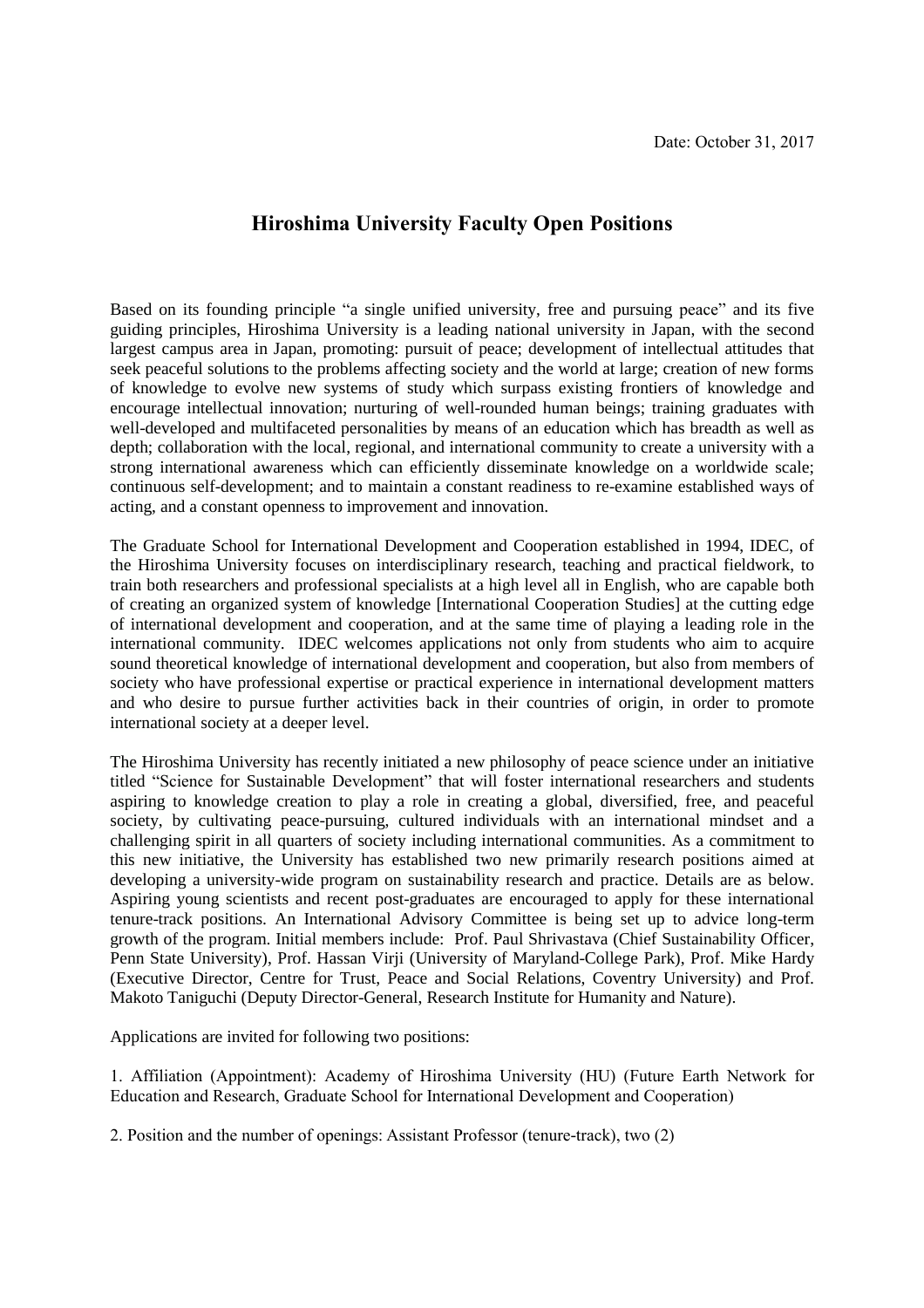3. Commencing date of employment: February 1, 2018 or at the earliest time before March 31, 2018 \* Be sure to be able to arrive by March 31, 2018.

4. Terms of employment

Period of employment and the tenure-track: Five (5) years

Tenure-track faculty members will undergo a tenure review within six (6) months prior to completion of the term of appointment, and those who have successfully passed the review process will be granted tenure.

5. Field of specialization: one (1) for global environmental studies and one (1) for global peace studies

6. Job descriptions

6.1 Teaching responsibilities

- Undergraduate level (general education courses): Global environmental studies: introduction or Global peace studies: introduction
- Graduate level (master's programs): Global environmental studies or Global peace studies
- 6.2 University wide Future Earth project on "Global Peace and Earth Sustainability"
- Intra-HU and global networking via organizing seminars
- Jointly develop project proposal of university wide research project on "Global Peace and Earth Sustainability'
- Publicizing HU initiative on "Global Peace and Earth Sustainability"
- 6.3 Individual research on "Global Peace and Earth Sustainability"
- Publish academic articles in SCI/SSCI/AHCI journals

## 7. Qualifications

Applicants must satisfy all of the following requirements:

- (1) Be under 35 years old as of March 31, 2018.
- (2) Hold a doctorate or an equivalent degree by the time the appointment begins
- (3) Have experience in research in the relevant area, preferably as a part of international joint research project
- (4) Be able to teach classes and supervise students in English
- (5) Have two recommendations from prominent scholars in the related areas

8. Application materials required

- (1) Curriculum Vitae containing:
	- 1.1 Academic qualifications
	- 1.2 Professional experiences
	- 1.3 List of publications and oral presentations
	- 1.4 ResearcherID
	- 1.5 List of research grants both as principal investigator and collaborator
- (2) PDF files of major publications (maximum three (3))
- (3) Statement of intent (Please describe your interests in teaching and research on "Global Peace and Earth Sustainability" in approximately 1,000 words, should you take this position.)
- (4) Two (2) recommendation letters from prominent scholars in the related fields

9. Application deadline: All application materials must reach us by [5:00 pm on Friday, December 8, 2017 (Japan time)].

10. Please send all application documents to the following address:

All documents should be sent to:

Administration Office, Graduate School for International Development and Cooperation, Hiroshima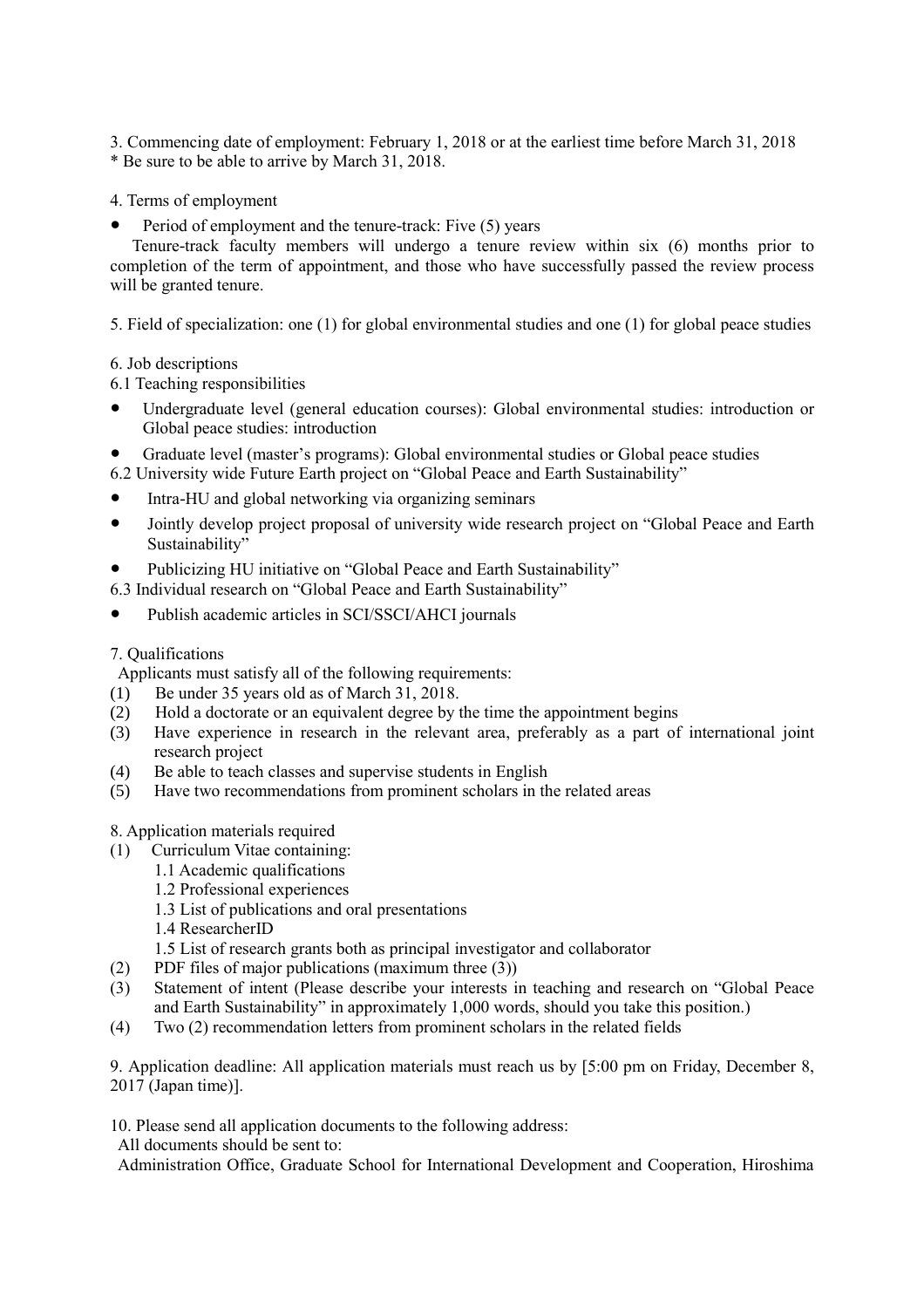University

By email: koku-soumu@office.hiroshima-u.ac.jp

11. Selection procedure

- (1) Selection will be made based on all application documents submitted.
- (2) Interviews will be conducted as needed in principle by Skype. As a general rule, we will conduct simulated lessons in English. Applicants who pass the initial document review will be informed of interview date, time and format.
- (3) Hiroshima University promotes a gender-equal society in accordance with the legislative intent of the Basic Law for a Gender-Equal Society.
- 12. Compensation, salary, and key benefits:
- (1) The annual salary system including major allowances and retirement benefit, will be applied to successful candidates.

Approximate estimates are based on age just for reference, but note that exact payment would be based upon age, educational qualification, and teaching experiences (also see item (3) under clause 14 below for additional support for research.)

 age 30 years or lower: approximately 6.0 million yen (53,500 USD) annually age 35 years or higher: approximately 6.6 million yen (58,850 USD) annually

- (2) Successful candidates may be reimbursed for travel expenses incurred for the trip from their home or former place of work to the new place of work to assume their post in accordance with the relevant regulations of Hiroshima University. For more information, please contact us.
- (3) Successful candidates will be eligible for comprehensive health care through the Hiroshima University healthcare system, and pension benefits.
- (4) Successful candidates will receive support from University to secure appropriate lodging/housing and to make a reasonable transition to living in Japan. The university house is provided upon request at reasonable costs (less than 300 USD per month for approx. 60m2) within the campus. In addition, private apartments or mansions are also available around the campus at reasonable costs.
- (5) The Hiroshima University has numerous clubs and organizations representing cultural, social, and other facilities for non-Japanese faculty and staff. The University is located about 45 minutes from the main Hiroshima city that is easily accessible through local trains. Living standards in Higashi Hiroshima are comparable of elsewhere in Japan, but generally, housing and food costs are modestly lower.

## 13. Evaluation

We conduct individual performance evaluations for all Hiroshima University faculty members after their employment, numerically rate their performance, and salary and benefits are commensurate with performance indicators.

14. Miscellaneous

- (1) Personal information obtained from application documents will not be used or provided to any third party for purposes other than the necessary procedures related to personnel affairs, salary, and welfare.
- (2) All the faculty members of Hiroshima University belong to the "Academy", which is the single university-wide faculty organization, and each faculty as a member of the Academy of the University is appointed to educational and/or research organizations such as an individual undergraduate school, graduate school, research center and institute.
- (3) During the first fiscal year, about 2 million yen (17,850 USD) will be provided to each Assistant Professor as a start-up fund.